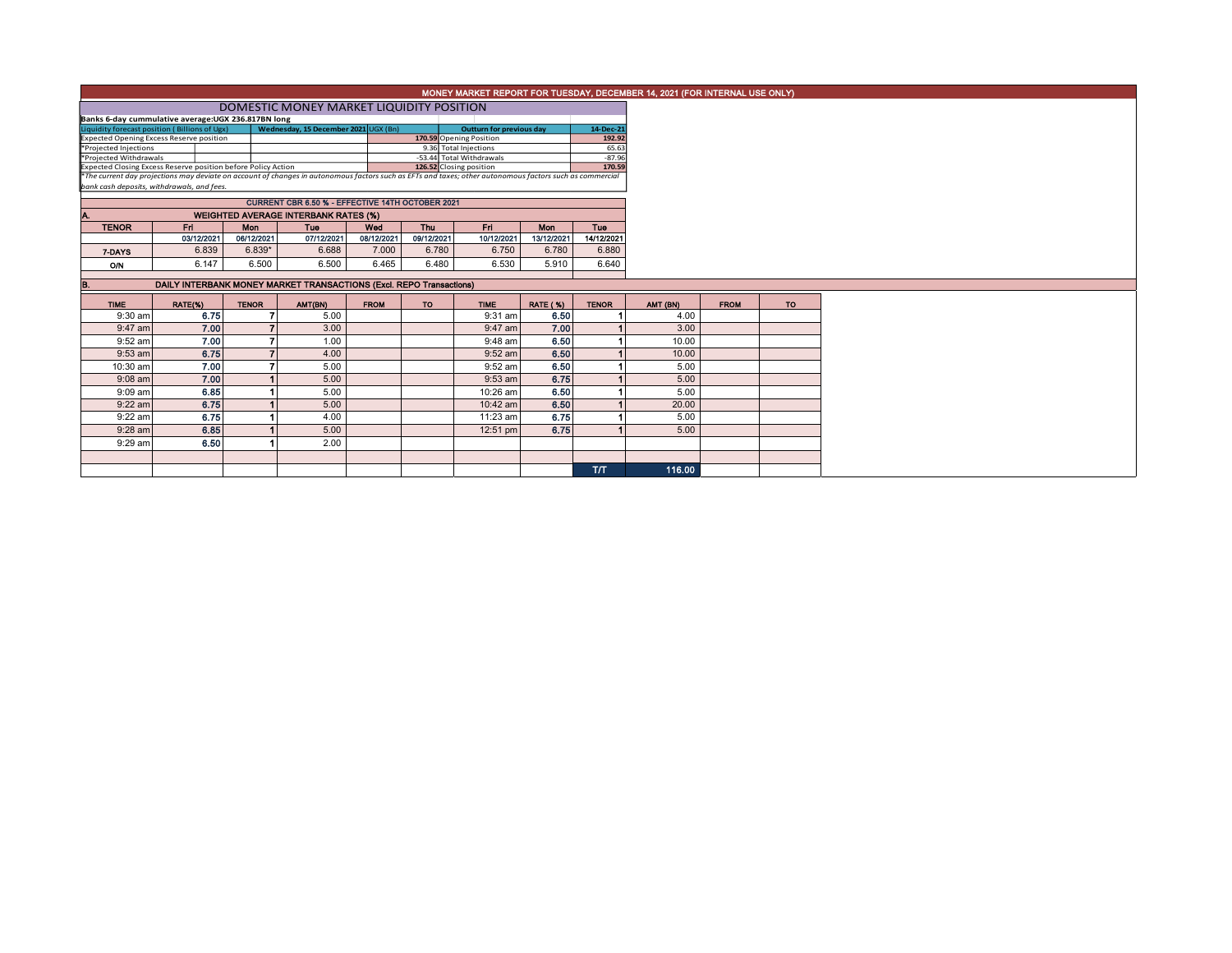| 9.500<br>9.000<br>8.500<br>8.000<br>7.500<br>$7.000$<br>6.500<br>6.000<br>5.500<br>5.000<br>4.500<br>4.000 |            |            |            |            |            |            |            |            |            |            |            |            |            |
|------------------------------------------------------------------------------------------------------------|------------|------------|------------|------------|------------|------------|------------|------------|------------|------------|------------|------------|------------|
|                                                                                                            | 26/11/2021 | 29/11/2021 | 30/11/2021 | 01/12/2021 | 02/12/2021 | 03/12/2021 | 06/12/2021 | 07/12/2021 | 08/12/2021 | 09/12/2021 | 10/12/2021 | 13/12/2021 | 14/12/2021 |

• Overnight WAR -7-day WAR - CBR rate - Upper bound -Lower bound

| D.<br>MONETARY POLICY OPERATIONS MATURITIES PROFILE: (16-DEC- 2021 TO 18-AUG- 2022)        |             |                          |             |             |             |                                          |                |             |             |             |              |  |  |
|--------------------------------------------------------------------------------------------|-------------|--------------------------|-------------|-------------|-------------|------------------------------------------|----------------|-------------|-------------|-------------|--------------|--|--|
| <b>DATE</b>                                                                                | <b>THUR</b> | <b>THUR</b>              | <b>THUR</b> | <b>THUR</b> | <b>THUR</b> | <b>THUR</b>                              | <b>THUR</b>    | <b>THUR</b> | <b>THUR</b> | <b>THUR</b> | <b>TOTAL</b> |  |  |
|                                                                                            | 16-Dec-21   | 23-Dec-21                | 30-Dec-21   | 06-Jan-22   | 20-Jan-22   | 27-Jan-22                                | 03-Feb-22      | 24-Feb-22   | 04-Aug-22   | 18-Aug-22   |              |  |  |
| <b>REPO</b>                                                                                | 1.066.31    |                          |             |             |             |                                          | $\blacksquare$ |             |             |             | 1.066.31     |  |  |
| <b>REV REPO</b>                                                                            |             | $\overline{\phantom{a}}$ |             |             | ۰           |                                          |                |             |             |             |              |  |  |
| <b>BOU BILL/DEPO A</b>                                                                     | 20.00       | 14.00                    | 120.00      | 40.05       | 17.00       | 103.50                                   | 19.20          | 10.00       | 33.00       | 26.60       | 403.35       |  |  |
| <b>TOTALS</b>                                                                              | 1,086.31    | 14.00                    | 120.00      | 40.05       | 17.00       | 103.50                                   | 19.20          | 10.00       | 33.00       | 26.60       | 1,469.66     |  |  |
| Total O/S Deposit Auction & BOU Bill balances held by BOU up to 04 AUGUST 2022: UGX 403 BN |             |                          |             |             |             |                                          |                |             |             |             |              |  |  |
| Total O/S Repo, Reverse Repo, BOU Bill balances held by BOU: UGX 1,470 BN                  |             |                          |             |             |             |                                          |                |             |             |             |              |  |  |
| (EI) STOCK OF TREASURY SECURITIES                                                          |             |                          |             |             | <b>Ein</b>  | <b>MONETARY POLICY MARKET OPERATIONS</b> |                |             |             |             |              |  |  |

|                 | (EI) STOCK OF TREASURY SECURITIES                                                     |                    |                  |                 | Eii)<br><b>MONETARY POLICY MARKET OPERATIONS</b> |                   |               |                                        |              |                |  |  |
|-----------------|---------------------------------------------------------------------------------------|--------------------|------------------|-----------------|--------------------------------------------------|-------------------|---------------|----------------------------------------|--------------|----------------|--|--|
|                 | LAST TBIILS ISSUE DATE: 25-NOVEMBER--2021                                             |                    |                  |                 |                                                  |                   |               | (VERTICAL REPOS, REV-REPOS & BOU BILL) |              |                |  |  |
|                 | On-the-run O/S T-BILL STOCKs (Bns-UGX)                                                |                    | 7.027.97         | 15/12/2021      | OMO                                              | <b>ISSUE DATE</b> | <b>AMOUNT</b> | <b>WAR</b>                             | <b>RANGE</b> | <b>TENOR</b>   |  |  |
|                 | On-the-run O/S T-BONDSTOCKs(Bns-UGX)                                                  |                    | 21,277.66        | 15/12/2021 REPO |                                                  | $11-Nov$ -        | 616.00        | 6.500                                  |              |                |  |  |
|                 | <b>TOTAL TBILL &amp; TBOND STOCK- UGX</b>                                             |                    | 28,305.63        |                 | <b>REPO</b>                                      | 18-Nov            | 453.00        | 6.500                                  |              |                |  |  |
| O/S=Outstanding |                                                                                       |                    |                  | <b>REPO</b>     | 19-Nov -                                         | 114.00            | 6.500         |                                        |              |                |  |  |
| <b>MATURITY</b> | <b>YTM (%)</b><br><b>TOTAL STOCK</b>                                                  |                    | <b>CHANGE IN</b> |                 | <b>REPO</b>                                      | 22-Nov            | 105.50        | 6.500                                  |              |                |  |  |
|                 | (BN UGX)                                                                              | <b>AT CUT OFF*</b> | YTM (+/-)        |                 | <b>REPO</b>                                      | 23-Nov            | 348.00        | 6.500                                  |              |                |  |  |
| 91              | 114.84                                                                                | 6.501              | $-0.004$         |                 | <b>REPO</b>                                      | 24-Nov            | 241.00        | 6.500                                  |              |                |  |  |
| 182             | 404.62                                                                                | 8.500              | $-0.201$         |                 | <b>REPO</b>                                      | 25-Nov            | 887.00        | 6.500                                  |              |                |  |  |
| 364             | 6.508.52                                                                              | 10.450             | $-0.206$         |                 | <b>BOU BILL</b>                                  | 25-Nov -          | 13.93         | 7.012                                  |              | 28             |  |  |
| 2YR             | 2.22                                                                                  | 11.000             | 1.000            |                 | <b>BOU BILL</b>                                  | 25-Nov -          | 16.82         | 7.149                                  |              | 56             |  |  |
| 3YR             |                                                                                       | 13.100             | 1.710            |                 | <b>BOU BILL</b>                                  | 25-Nov -          | 30.93         | 9.701                                  |              | 252            |  |  |
| 5YR             | 1.119.91                                                                              | 13.000             | $-0.410$         |                 | <b>REPO</b>                                      | 26-Nov -          | 116.00        | 6.500                                  |              | 6              |  |  |
| 10YR            | 10.109.18                                                                             | 14.000             | 0.261            |                 | <b>REPO</b>                                      | 29-Nov -          | 119.00        | 6.500                                  |              | $\overline{2}$ |  |  |
| 15YR            | 8.486.42                                                                              | 15.500             | 1.410            |                 | <b>REPO</b>                                      | $02$ -Dec         | 1,147.50      | 6.500                                  |              |                |  |  |
| <b>20YR</b>     | 1,559.93                                                                              | 15.500             | $-0.450$         |                 | <b>BOU BILL</b>                                  | 02-Dec            | 89.52         | 6.998                                  |              | 28             |  |  |
|                 | Cut OFF is the lowest price/ highest vield that satisfies the auction awarded amount. |                    |                  |                 | <b>BOU BILL</b>                                  | $02$ -Dec $-$     | 42.03         | 7.149                                  |              | 56             |  |  |
|                 |                                                                                       |                    |                  |                 | <b>BOU BILL</b>                                  | $02$ -Dec $-$     | 9.83          | 7.452                                  |              | 84             |  |  |
|                 |                                                                                       |                    |                  |                 | <b>REPO</b>                                      | $03$ -Dec $-$     | 131.00        | 6.500                                  |              | 6              |  |  |
|                 |                                                                                       |                    |                  |                 | <b>REPO</b>                                      | 06-Dec -          | 416.50        | 6.500                                  |              | 3              |  |  |
|                 |                                                                                       |                    |                  |                 | <b>BOU BILL</b>                                  | $09$ -Dec $ -$    | 40.05         | 7.012                                  |              | 28             |  |  |
|                 |                                                                                       |                    |                  |                 | <b>BOU BILL</b>                                  | 09-Dec -          | 19.20         | 7.149                                  |              | 56             |  |  |
|                 |                                                                                       |                    |                  |                 | <b>BOU BILL</b>                                  | 09-Dec -          | 26.60         | 9.701                                  |              | 252            |  |  |
|                 |                                                                                       |                    |                  |                 | <b>REPO</b>                                      | 09-Dec            | 953.00        | 6.500                                  |              |                |  |  |
|                 |                                                                                       |                    |                  |                 | <b>REPO</b>                                      | $10$ -Dec $-$     | 112.00        | 6.500                                  |              | 6              |  |  |

|                      |                                                                                               |      |                |      | WAR-Weighted Average Rate |        |                                                                      |         |                |           |                |               |          |           |          |           |       |           |  |
|----------------------|-----------------------------------------------------------------------------------------------|------|----------------|------|---------------------------|--------|----------------------------------------------------------------------|---------|----------------|-----------|----------------|---------------|----------|-----------|----------|-----------|-------|-----------|--|
| п.                   | DAILY SECONDARY MARKET QUOTES (On-the-run GOVERNMENT TREASURY SECURITIES --End of Day Quotes) |      |                |      |                           |        |                                                                      |         |                |           |                |               |          |           |          |           |       |           |  |
|                      |                                                                                               |      | <b>T-BILLS</b> |      |                           |        |                                                                      |         |                |           |                | <b>TBONDS</b> |          |           |          |           |       |           |  |
| <b>TENOR</b>         | 91 DR<br><b>182 DR</b>                                                                        |      | 364 DR         |      | 2YR YTM                   |        |                                                                      | 3YR YTM |                | 5YR YTM   |                | 10YR YTM      | 15YR YTM |           | 20YR YTM |           |       |           |  |
| <b>COUPON</b>        | 0.000%                                                                                        |      | 0.000%         |      |                           | 0.000% |                                                                      | 10.000% |                | 17.000%   |                | 16.000%       |          | 16.375%   |          | 16.250%   |       | 17.500%   |  |
| <b>MATURITY DATE</b> | 10-Mar-22                                                                                     |      | 09-Jun-22      |      | 08-Dec-22                 |        | 07-Sep-23                                                            |         |                | 16-Jan-25 |                | 06-May-27     |          | 04-Mar-32 |          | 08-Nov-35 |       | 01-Nov-40 |  |
|                      | <b>BID/ASK</b>                                                                                |      | <b>BID/ASK</b> |      | <b>BID/ASK</b>            |        | <b>BID/ASK</b><br><b>BID/ASK</b><br><b>BID/ASK</b><br><b>BID/ASK</b> |         | <b>BID/ASK</b> |           | <b>BID/ASK</b> |               |          |           |          |           |       |           |  |
| <b>DFCU</b>          | 6.60                                                                                          | 6.50 | 8.60           | 8.50 | 10.50                     | 10.40  | 10.90                                                                | 10.80   | 12.90          | 12.80     | 14.10          | 14.00         | 14.90    | 14.80     | 15.20    | 15.10     | 15.65 | 15.55     |  |
| ABSA                 | 6.60                                                                                          | 6.50 | 8.65           | 8.55 | 10.50                     | 10.40  | 10.90                                                                | 10.80   | 12.90          | 12.10     | 14.10          | 13.35         | 14.90    | 13.70     | 15.20    | 14.50     | 15.65 | 15.40     |  |
| <b>CENTENARY</b>     | 6.70                                                                                          | 6.60 | 8.60           | 8.50 | 10.55                     | 10.45  | 10.90                                                                | 10.80   | 12.50          | 12.40     | 13.60          | 13.50         | 14.00    | 13.90     | 14.90    | 14.80     | 15.50 | 15.40     |  |
| HFBU                 | 6.70                                                                                          | 6.60 | 8.60           | 8.50 | 10.50                     | 10.40  | 11.00                                                                | 10.90   | 13.00          | 12.50     | 14.00          | 13.50         | 14.50    | 13.55     | 15.00    | 14.45     | 15.70 | 15.45     |  |
| <b>STANCHART</b>     | 6.60                                                                                          | 6.50 | 8.60           | 8.50 | 10.60                     | 10.40  | 11.00                                                                | 10.80   | 13.00          | 12.15     | 14.10          | 13.40         | 14.90    | 13.70     | 15.20    | 14.50     | 15.75 | 15.00     |  |
| <b>STANBIC</b>       | 6.70                                                                                          | 6.60 | 8.85           | 8.75 | 10.60                     | 10.50  | 10.90                                                                | 10.80   | 12.90          | 12.80     | 14.25          | 14.15         | 15.00    | 14.90     | 15.40    | 15.30     | 15.90 | 15.80     |  |
| <b>UBAU</b>          | 6.70                                                                                          | 6.60 | 8.85           | 8.75 | 10.60                     | 10.50  | 10.90                                                                | 10.80   | 12.90          | 12.80     | 13.50          | 13.40         | 13.60    | 13.50     | 15.00    | 14.90     | 15.40 | 15.30     |  |
| <b>BARODA</b>        | 6.55                                                                                          | 6.45 | 8.5C           | 8.40 | 10.50                     | 10.40  | 10.75                                                                | 10.65   | 12.65          | 12.55     | 13.30          | 13.20         | 13.55    | 13.45     | 14.80    | 14.70     | 15.25 | 15.15     |  |